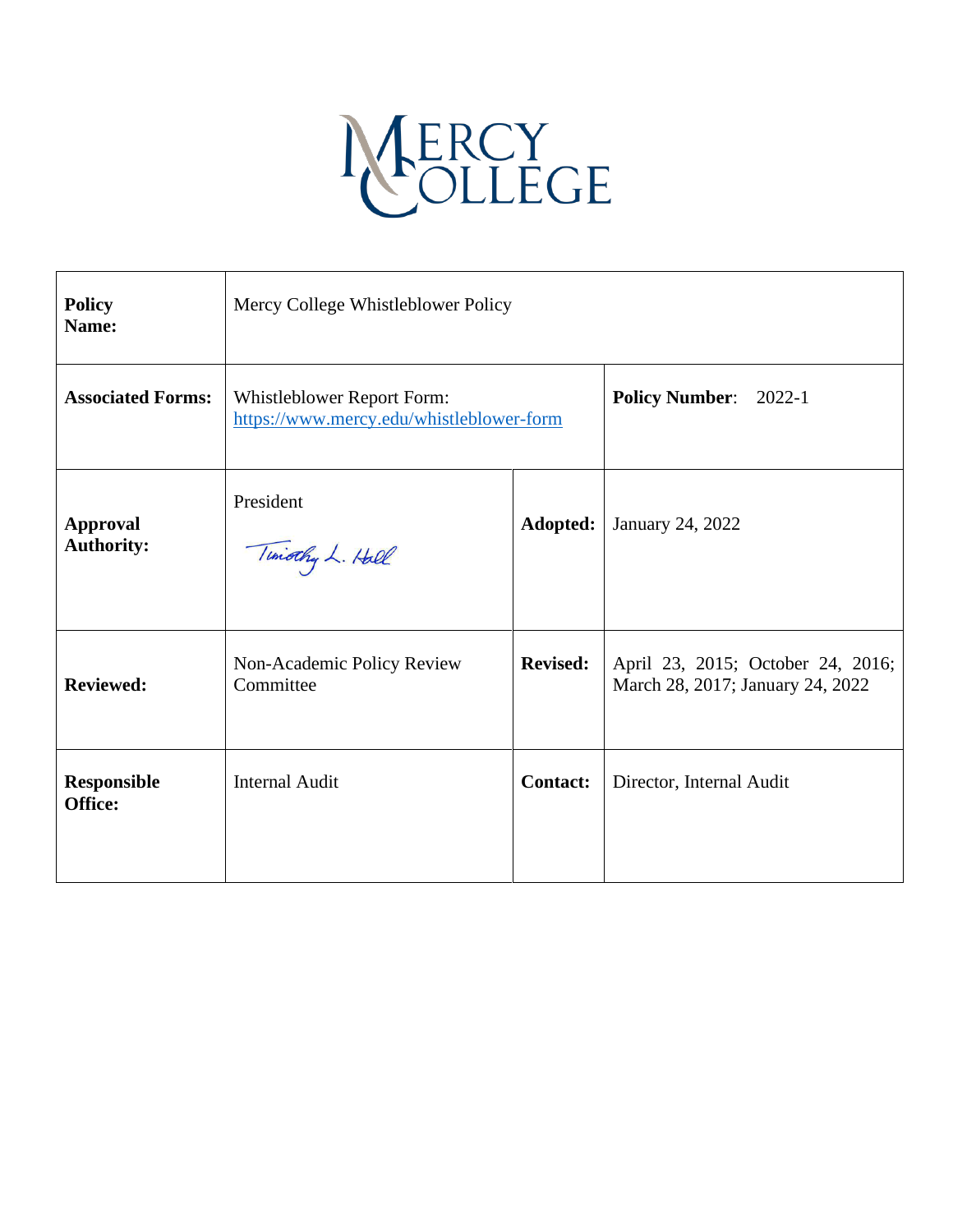# **I. Policy Statement**

Mercy College is committed to conducting its affairs in accordance with all federal, state, and local laws and regulations and to ensuring that its internal policies are followed. The College expects all College community members to report conduct or suspected conduct that they, in good faith or reasonably believe, whether pursuant to the process provided in this Policy, or otherwise in a manner which is protected under Section 740 of the New York Labor Law, may violate the law or College policy ("whistleblowers") so that the College may investigate and take appropriate action. Suspected violations can be reported confidentially via the College's hotline at **1-888-OK-MERCY (1-888-656-3729)** or online via the Whistleblower Report Form, found at: [https://www.mercy.edu/whistleblower-form.](https://www.mercy.edu/whistleblower-form) The College will ensure that whistleblowers are protected from retaliation for making such reports. This Policy should not be used for routine personnel or managerial disputes.

Persons with knowledge of conduct or conditions that pose an imminent threat to the health or safety of any member of the Mercy College community or the public should immediately call 911 or Campus Public Safety at x 9999.

# **II. Reporting Suspected Violations of Law or College Policy**

# **A. Who Should Report**

The following members of the Mercy College community are expected to report conduct that relates to the College and that they in good faith or reasonably believe, whether pursuant to the process provided in this Policy, or otherwise in a manner which is protected under Section 740 of the New York Labor Law, may violate federal, state or local law, rule, regulation, ordinance, executive order, judicial or administrative decision, ruling or order, or College policy (hereinafter "violations"):

- Employees, who are individuals who perform services for and under the control and direction of Mercy College for wages or other remuneration;
- Former employees;
- Consultants, vendors and contractors doing business with the College;
- Individuals who perform services for the College as volunteers or otherwise assert association with the College, including trustees and officers; and
- Students in any degree, non-degree, diploma, certificate granting or other programs.

# **B. What Should Be Reported**

Suspected misconduct that should be reported includes violations of federal, state or local law, rule, regulation, ordinance, executive order, judicial or administrative decision, ruling or order, or College policy. Examples of such violations may include but are not limited to, the following:

- Fraud, theft, embezzlement, destruction or misuse of College property or resources
- Forgery or unauthorized alteration of documents or computer records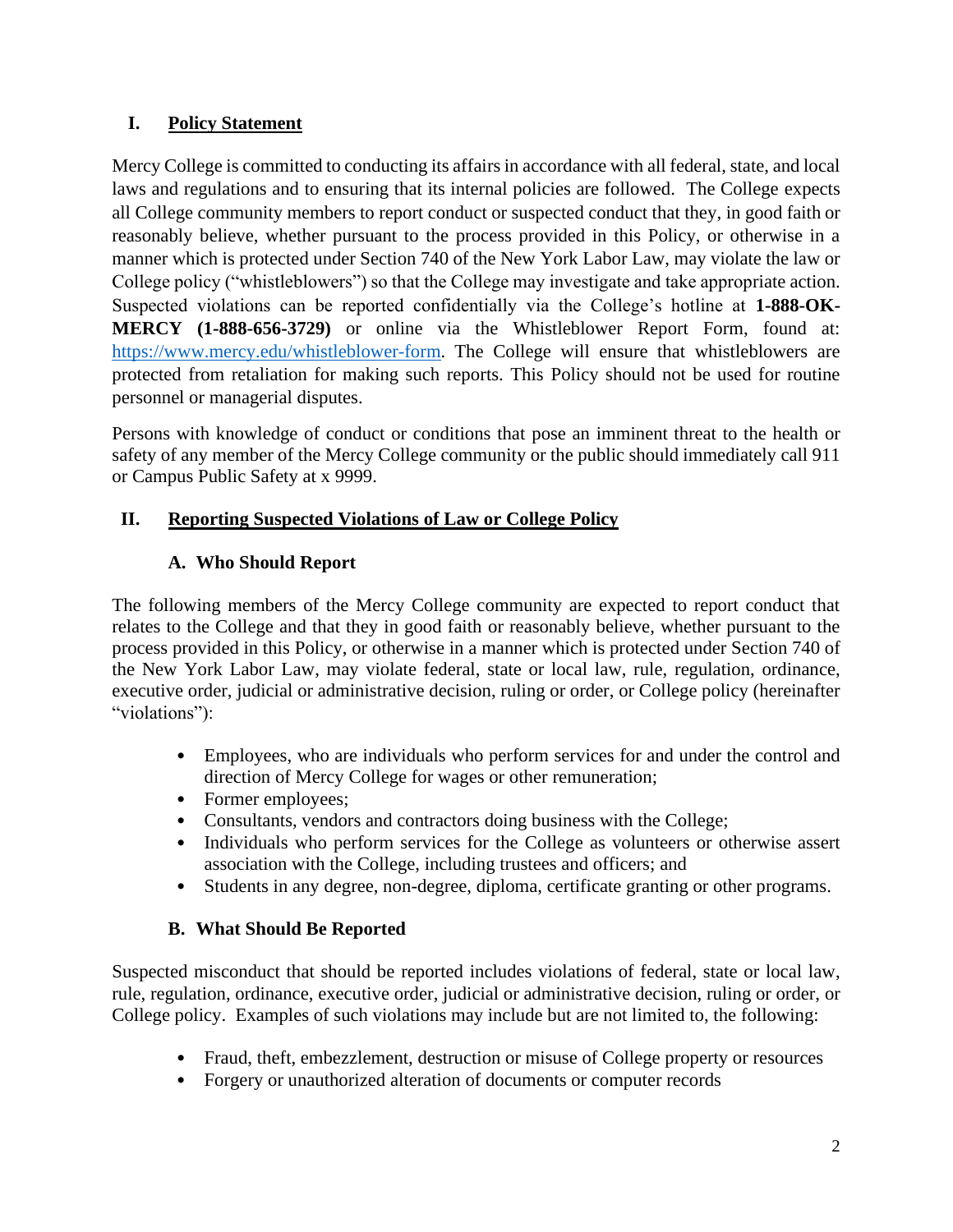- Falsification or misrepresentation of reports, including timesheets and travel reimbursement forms
- Conflict of interest or ethics violations
- Computer fraud or data security breaches
- Disclosing confidential or proprietary information to unauthorized individuals
- Taking information of another and using it in an unauthorized manner or facilitating identity theft
- Sexual assault, assault, hazing or child abuse or misconduct relating to minors
- Discrimination and harassment, including age, disability, sex-based and race
- Environmental, health and safety violations
- Research or academic misconduct by faculty or staff
- Retaliation for reporting misconduct under this Policy

## **C. How to Report**

(1) Employee Whistleblowers

Depending on the nature of the complaint, it may be appropriate for a current employee or independent contractor to resolve their concerns at the most local level, by reporting suspected violations through standard management channels, beginning with their immediate supervisor. A supervisor is a person at the College who has the authority to direct and control work performance of the affected employee; or has managerial authority to take corrective action regarding the violation of which the employee complains. If the current employee or independent contractor does not wish to report a suspected violation to an immediate supervisor, they may go to a higher level of management or they may report the misconduct confidentially by contacting the **Whistleblower Hotline 1-888-OK-MERCY (1-888-656-3729),** online via the Whistleblower Report Form, found at<https://www.mercy.edu/whistleblower-form> or contacting the **Director of Internal Audit at 914-674-7278.**

(2) Students, Former Employees and other Non-Employee Whistleblowers

Students, former employees and those who are other non-employees of the College should contact the **confidential Whistleblower Hotline 1-888-OK-MERCY (1-888-656-3729),** file a report confidentially via the Whistleblower Report Form online at: [https://www.mercy.edu/whistleblower](https://www.mercy.edu/whistleblower-form)[form](https://www.mercy.edu/whistleblower-form) or contact the **Director of Internal Audit at 914-674-7296** to make a report of suspected violations of federal, local or state law or College policy.

# **D. Confidentiality**

Reports of violations will be kept confidential to the extent possible, consistent with the need to conduct an adequate investigation, to comply with all applicable laws, and to cooperate with law enforcement authorities. While a report may be made anonymously, doing so may hinder the College's ability to investigate and resolve the complaint.

# **E. Investigation of Allegations**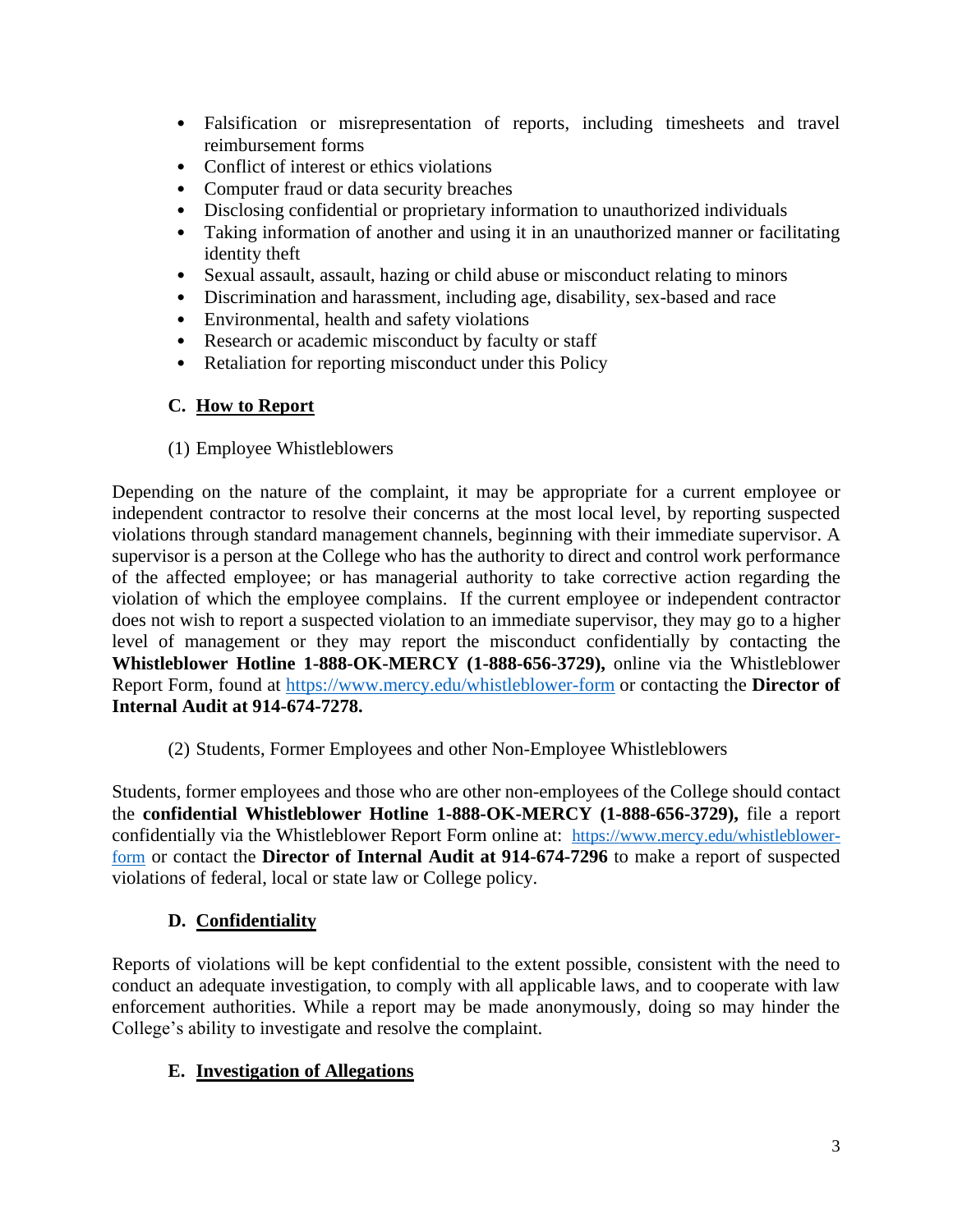(1) Who will conduct an investigation?

Reports will typically be directed to persons responsible for investigation and resolution consistent with Mercy College policies and procedures. In some cases, it may be appropriate for the department manager to investigate a matter. In other circumstances, the complaint may need to be forwarded to a different department within the College for investigation. For example, the College's Title IX Coordinator/Equity Compliance Specialist is responsible for investigating complaints of unlawful discrimination, including sexual harassment and sexual assault. **In all circumstances in which a report is made pursuant to this Policy, the supervisor or manager shall confer with the Director of Internal Audit to determine if an investigation is warranted and if so, who shall conduct the investigation.**

(2) Cooperation Required

Any member of the College community who is interviewed, asked to provide information, the subject of an investigation, or otherwise asked to participate in an investigation, has a duty to fully cooperate with College officials who are charged with conducting an investigation. Participants should refrain from discussing or disclosing the details of the investigation with anyone.

(3) Penalties for Whistleblower Violations

Confirmed violations reported under this Policy will result in appropriate disciplinary action up to and including termination from employment in accordance with applicable procedures under the relevant College policies, procedures, bylaws or collective bargaining agreements, or severance of the relationship with the College; suspension or expulsion for students who are in violation; or severance of the relationship with the College for contractors or vendors who are in violation. In some circumstances, civil and/or or criminal charges and penalties may apply.

#### **III. Retaliation Against Whistleblowers**

#### **A. Prohibited Retaliatory Actions**

No Mercy community member who in good faith or reasonably believes, whether pursuant to the process provided in this Policy, reports any action or suspected action taken by or within the College that is in violation of federal, state or local law, rule, regulation, ordinance, executive order, judicial or administrative decision, ruling or order, or College policy shall suffer: (1) intimidation, harassment, discrimination or other retaliation or, (2) in the case of employees, adverse employment consequence such as demotion, suspension, termination, or threats to do the same; or (3) actions that are threats to take such actions that would adversely impact a former employee's current or future employment; or (4) threatening to contact or contacting United States immigration authorities or otherwise reporting or threatening to report an employee's suspected citizenship or immigration status or the suspected citizenship or immigration status of an employee's family or household member (defined under NYS Social Services Law).

The College may not take any retaliatory actions against an employee, whether or not within the scope of the employee's job duties, because such employee does any of the following: (1)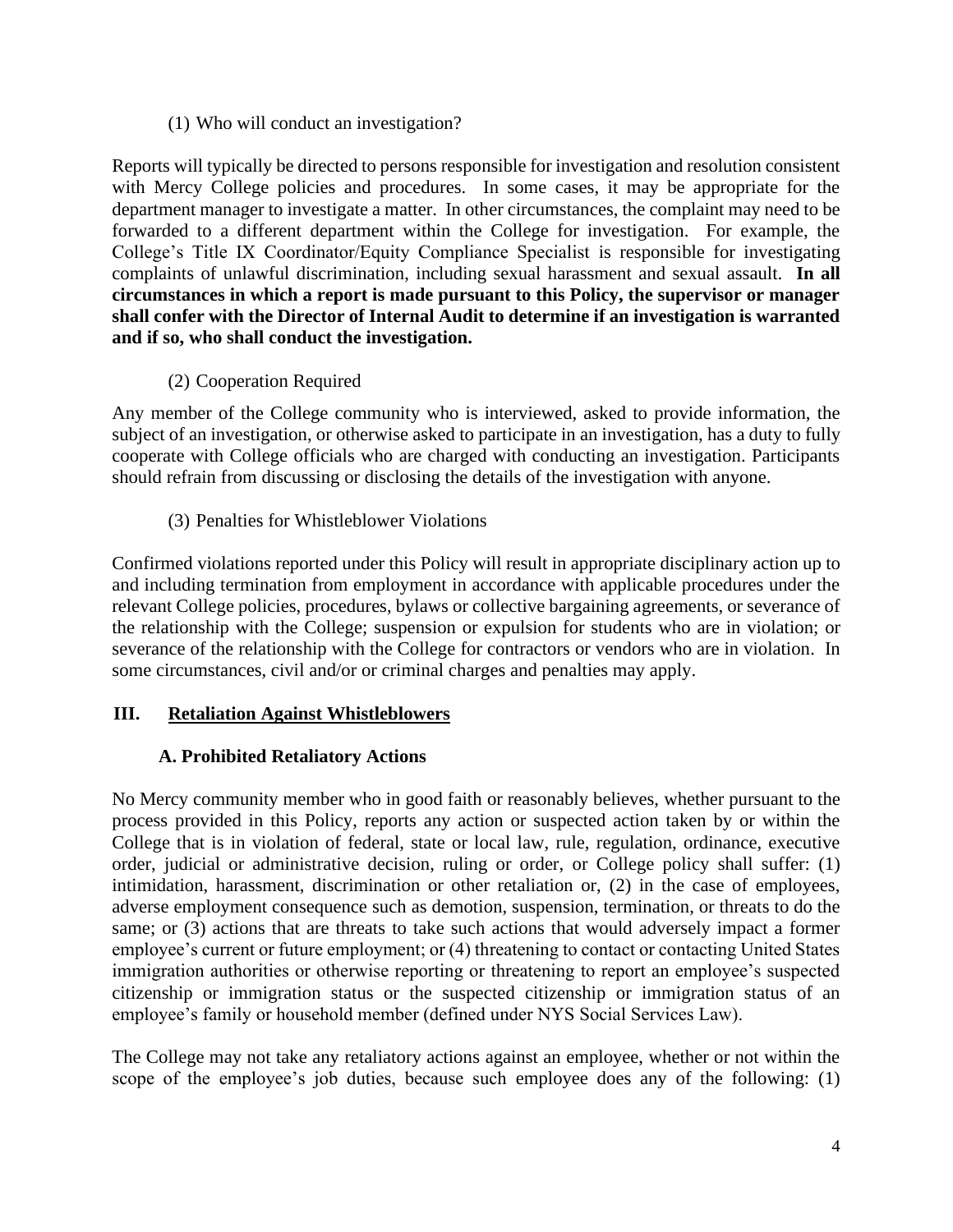discloses, or threatens to disclose to a supervisor or to a public body<sup>1</sup> an activity, policy or practice of the employer that the employee reasonably believes is in violation of law, rule or regulation or that the employee reasonably believes poses a substantial and specific danger to the public health or safety; (2) provides information to, or testifies before, any public body conducting an investigation, hearing or inquiry into any such activity, policy or practice by such employer; or (3) objects to, or refuses to participate in any such activity, policy or practice.

## **B. Penalties for Retaliatory Conduct Directed at Whistleblowers**

Any community member who engages in retaliatory behavior against another individual who has reported a suspected violation or cooperated in an investigation of, or proceeding relevant to, a violation may be subject to discipline, up to and including termination of employment, in accordance with applicable procedures under the relevant College policies, procedures, bylaws or collective bargaining agreements, suspension or expulsion (for students), or severance of the relationship with the College (for contractors or vendors).

The protection against retaliatory action pertaining to disclosure to a public body set forth above shall not apply to an employee who makes such disclosure to a public body unless the employee has made a good faith effort to notify his or her employer by bringing the activity, policy or practice to the attention of a supervisor of the employer and has afforded such employer a reasonable opportunity to correct such activity, policy or practice. Such employer notification shall not be required where: (1) there is an imminent and serious danger to the public health or safety; (2) the employee reasonably believes that reporting to the supervisor would result in a destruction of evidence or other concealment of the activity, policy or practice; (3) such activity, policy or practice could reasonably be expected to lead to endangering the welfare of a minor; (4) the employee reasonably believes that reporting to the supervisor would result in physical harm to the employee or any other person; or (5) the employee reasonably believes that the supervisor is already aware of the activity, policy or practice and will not correct such activity, policy or practice.

# **C. Remedies for those Subjected to Retaliation**

An employee who has been the subject of a retaliatory action in violation of this section may institute a civil action in a court of competent jurisdiction for relief in accordance with NYS Labor Laws within two (2) years after the alleged retaliatory action was taken. Any such action may be brought in the county in which the alleged retaliatory action occurred, in the county in which the complainant resides, or in the county in which the employer has its principal place of business. In any such action, the parties shall be entitled to a jury trial. It shall be a defense to any action brought pursuant to this section that the retaliatory action was predicated upon grounds other than the employee's exercise of any rights protected by this section.

<sup>&</sup>lt;sup>1</sup> "Public body" includes any of the following: the United States Congress, any state legislature, or any elected local governmental body, or any member or employee thereof; (ii) any federal, state, or local [judiciary] court, or any member or employee thereof, or any grand or petit jury; (iii) any federal, state, or local regulatory, administrative, or public agency or authority, or instrumentality thereof; or (iv) any federal, state, or local law enforcement agency, prosecutorial office, or police or peace officer.